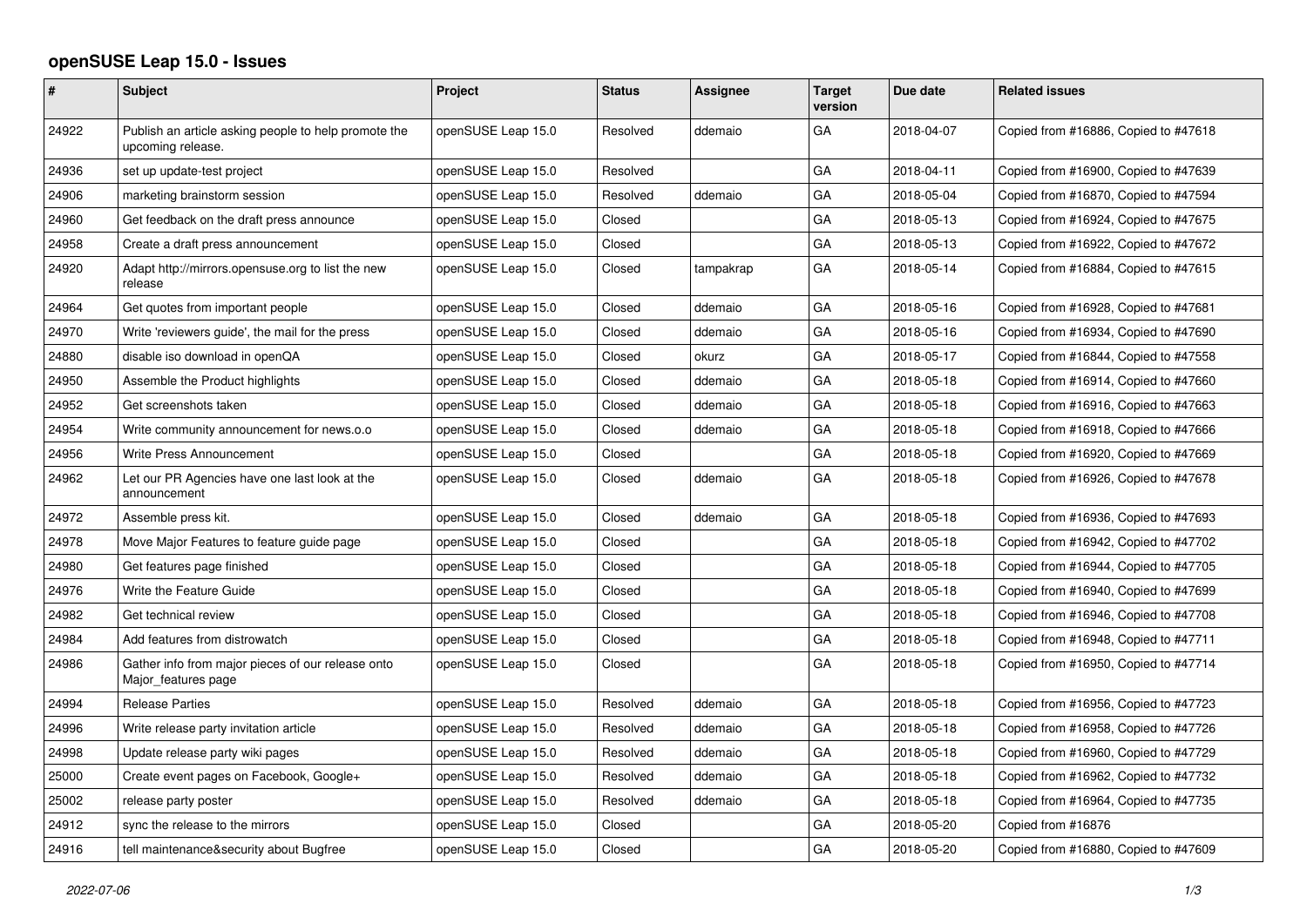| #     | <b>Subject</b>                                                                       | Project            | <b>Status</b> | <b>Assignee</b> | <b>Target</b><br>version | Due date   | <b>Related issues</b>                |
|-------|--------------------------------------------------------------------------------------|--------------------|---------------|-----------------|--------------------------|------------|--------------------------------------|
| 24928 | make GM images available                                                             | openSUSE Leap 15.0 | Closed        |                 | GA                       | 2018-05-20 | Copied from #16892, Copied to #47627 |
| 24934 | adjust knapsack for GM                                                               | openSUSE Leap 15.0 | Closed        |                 | GA                       | 2018-05-20 | Copied from #16898, Copied to #47636 |
| 24938 | notify mirror admins                                                                 | openSUSE Leap 15.0 | Closed        |                 | GA                       | 2018-05-20 | Copied from #16902, Copied to #47642 |
| 24974 | send press kit                                                                       | openSUSE Leap 15.0 | Closed        | ddemaio         | GA                       | 2018-05-20 | Copied from #16938, Copied to #47696 |
| 24988 | translate release announcement                                                       | openSUSE Leap 15.0 | Closed        | ddemaio         | GA                       | 2018-05-20 | Copied from #16952, Copied to #47717 |
| 25084 | set attribute to reject requests                                                     | openSUSE Leap 15.0 | Closed        | Inussel         | GA                       | 2018-05-20 | Copied from #20372, Copied to #47795 |
| 24784 | Social media marketing                                                               | openSUSE Leap 15.0 | Resolved      | ddemaio         | GA                       | 2018-05-23 | Copied from #16694, Copied to #47489 |
| 24786 | Create social media backgrounds and badges                                           | openSUSE Leap 15.0 | Resolved      | ddemaio         | GA                       | 2018-05-23 | Copied from #16696, Copied to #47492 |
| 24908 | remind opensuse.org admins of release                                                | openSUSE Leap 15.0 | Closed        |                 | GA                       | 2018-05-23 | Copied from #16872, Copied to #47597 |
| 24924 | Update the rsync modules to include new ISO and repo                                 | openSUSE Leap 15.0 | Closed        |                 | GA                       | 2018-05-23 | Copied from #16888, Copied to #47621 |
| 25004 | Create social media messages                                                         | openSUSE Leap 15.0 | Resolved      | ddemaio         | GA                       | 2018-05-23 | Copied from #16966, Copied to #47738 |
| 25006 | Make sure we have the right people prepared to send<br>out the social media messages | openSUSE Leap 15.0 | Resolved      | ddemaio         | GA                       | 2018-05-23 | Copied from #16968, Copied to #47741 |
| 25008 | translate social media messages                                                      | openSUSE Leap 15.0 | Resolved      | ddemaio         | GA                       | 2018-05-23 | Copied from #16970, Copied to #47744 |
| 25056 | notify studio team about Bugfree                                                     | openSUSE Leap 15.0 | Closed        |                 | GA                       | 2018-05-23 | Copied from #17022, Copied to #47780 |
| 24890 | move previous release to archive                                                     | openSUSE Leap 15.0 | Resolved      | ddemaio         | GA                       | 2018-05-24 | Copied from #16854, Copied to #47573 |
| 24892 | update wiki pages                                                                    | openSUSE Leap 15.0 | Resolved      | ddemaio         | GA                       | 2018-05-24 | Copied from #16856, Copied to #47576 |
| 24894 | install Leap 15.0 wiki pages as default                                              | openSUSE Leap 15.0 | Resolved      | ddemaio         | GA                       | 2018-05-24 | Copied from #16858, Copied to #47579 |
| 24900 | fix upgrade instructions in wiki                                                     | openSUSE Leap 15.0 | Resolved      | ddemaio         | GA                       | 2018-05-24 | Copied from #16864, Copied to #47585 |
| 24910 | find external BT seeders                                                             | openSUSE Leap 15.0 | Closed        | tampakrap       | GA                       | 2018-05-24 | Copied to #47600                     |
| 24914 | ask maintenance to remove the test updates                                           | openSUSE Leap 15.0 | Closed        |                 | GA                       | 2018-05-24 | Copied from #16878, Copied to #47606 |
| 24838 | update roadmap                                                                       | openSUSE Leap 15.0 | Closed        |                 | GA                       | 2018-05-25 | Copied from #16802, Copied to #47525 |
| 24904 | communicate Bugfree issues to marketing                                              | openSUSE Leap 15.0 | Closed        |                 | GA                       | 2018-05-25 | Copied from #16868, Copied to #47591 |
| 24940 | shop.opensuse.org                                                                    | openSUSE Leap 15.0 | Closed        |                 | GA                       | 2018-05-25 | Copied from #16904, Copied to #47645 |
| 24942 | request new box image and link                                                       | openSUSE Leap 15.0 | Closed        | bmwiedemann     | GA                       | 2018-05-25 | Copied from #16906, Copied to #47648 |
| 24944 | update shop.opensuse.org                                                             | openSUSE Leap 15.0 | Closed        |                 | GA                       | 2018-05-25 | Copied from #16908, Copied to #47651 |
| 24946 | update wiki                                                                          | openSUSE Leap 15.0 | Closed        | bmwiedemann     | GA                       | 2018-05-25 | Copied from #16910, Copied to #47654 |
| 25054 | update web site with new languages                                                   | openSUSE Leap 15.0 | Resolved      | AdaLovelace     | GA                       | 2018-05-25 | Copied from #17020, Copied to #47777 |
| 25098 | send announcement to opensuse-announce                                               | openSUSE Leap 15.0 | Closed        |                 | GA                       | 2018-05-25 | Copied from #20802, Copied to #47813 |
| 24850 | verify piwik works                                                                   | openSUSE Leap 15.0 | Closed        |                 | GA                       | 2018-05-27 | Copied from #16814                   |
| 24888 | update opensuse wiki                                                                 | openSUSE Leap 15.0 | Closed        |                 | GA                       | 2018-05-27 | Copied from #16852, Copied to #47570 |
| 24896 | check all wiki pages on release day                                                  | openSUSE Leap 15.0 | Resolved      | ddemaio         | GA                       | 2018-05-27 | Copied from #16860, Copied to #47582 |
| 24902 | publish docu                                                                         | openSUSE Leap 15.0 | Closed        |                 | GA                       | 2018-05-27 | Copied from #16866, Copied to #47588 |